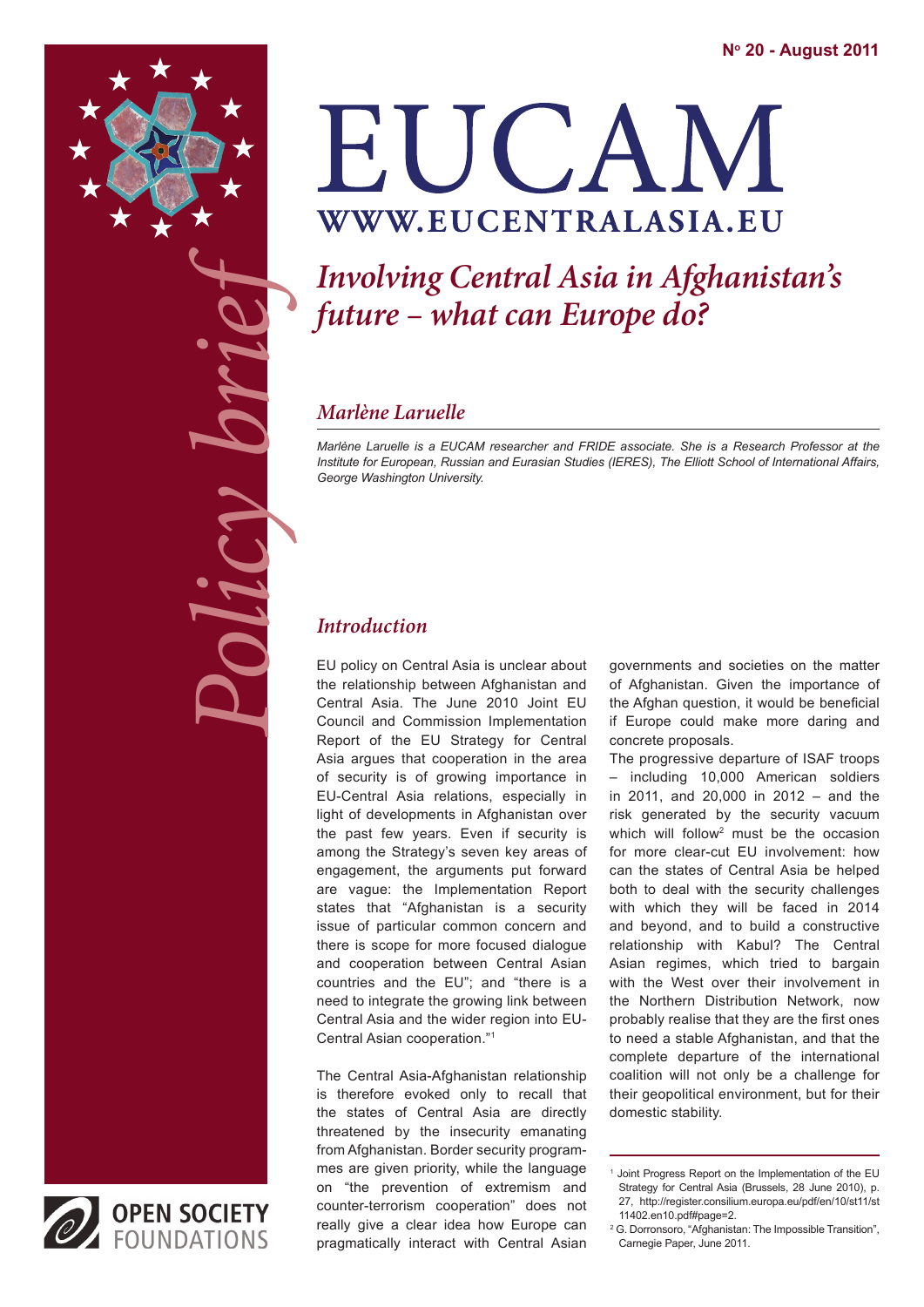This paper addresses the issue of involving the Central Asian states in a more constructive relationship with Afghanistan. First, the limitations of the current EU involvement with border security, and the impact of the transit value of the region on the Central Asia-Afghanistan relationship is discussed. After a brief overview of Central Asia's current engagement with Afghanistan the paper turns to ways the EU can further foster economic cooperation, participation in building a regional cooperation architecture and people-to-people exchanges.

## *Border security is not enough*

In European programmes, the concretisation of Central Asia-Afghanistan relations appears foremost in the approach to border security. The three bordering states (Tajikistan, Turkmenistan and Uzbekistan) together with Kazakhstan and Kyrgyzstan participate in the BOMCA programme (Border Management in Central Asia) and CADAP (Central Asia Drug Action Programme), to which more than €45 million has been committed so far, as well as in the training of border guards by the OSCE.3 Some joint projects with Afghanistan, like BOMBAF and the OSCE-led Tajik-Afghan and Turkmen-Afghan border security training, have also been organised. The Central Asia Border Security Initiative (CABSI), a platform for dialogue and discussion initiated by the Austrian Federal Ministry of the Interior with support from the European Union, at regular intervals meets members of the international donor community and agencies involved in border security technical assistance, such as the UNDP, OSCE, UNODC, IOM, Japan, the Russian Federation and the U.S.4

The fight against drug trafficking is also an important component of the EU and member states' engagement. The Central Asia Regional Information and Coordination Centre (CARICC) for combating the illicit trafficking of narcotics, psychotropic substances and their precursors has become operational and it plans to establish links with Interpol. The UN Preventive Diplomacy Centre based in Ashgabat, dealing with the implementation of the four pillars of the UN Global Counter-Terrorism Strategy in Central Asia, also presents an opportunity for cooperation.5 However, due to a lack of independent evaluation it is unclear if the ongoing programmes have a positive impact and whether they are sustainable. Anonymous interviews done with OSCE officers were pessimistic.

Strengthening border security is not enough. First, the idea that radical Islamic movements can be stopped by better monitoring the borders with Afghanistan seems to ignore the fact that such groups develop predominantly in a local context. They are founded on domestic issues in which the Afghan Taliban plays only a minor role. Second, stopping drug trafficking is not solely a question of border control, but of the struggle against corruption. The drugs which circulate through underground criminal groups are not being stopped: Western pundits usually agree that a large part of the trafficking is done by people with ties to Central Asian law enforcement agencies. The real battle is therefore against the corruption of these agencies and, more globally, of state structures, and not only against drugs crossing borders illegally. Moreover, the prevention of rising drug use in Central Asia itself is limited by the state practice of criminalising users. The EU focus on border security is therefore important, but far from efficient, since it cannot thwart challenges which depend on the Central Asian social fabric and the willingness of Central Asian regimes to engage in reform.

## *The transit value of Central Asia. What next?*

Central Asia is reinforced as a transit zone to Afghanistan through its growing role in the Northern Distribution Network (NDN). In 2010 it supplied about 35 per cent of all ISAF cargo headed for Afghanistan, a figure which will probably reach 75 per cent by the end of 2011<sup>6</sup> in order for ISAF to reduce its dependency on the Pakistan Ground Line of Communication. This NDN presents two issues in terms of the EU's construal of the Central Asia-Afghanistan relationship. First, the Central Asian states, and in particular the Uzbek government, believe that they should be rewarded in political terms for "services" rendered to ISAF. This, of course, is a complete reversal of priorities and should, as an argument, be refuted by U.S. and EU negotiators. As an important chance to stabilise Afghanistan, the NDN is above all an opportunity for the Central Asians themselves. Because NATO and the Pentagon were the main negotiators with the Central Asian governments about NDN – though Germany negotiates directly with Uzbekistan concerning its base in Termez – the EU's involvement was marginal. Its broader call for political reform as a key element to avoid destabilisation coming from Afghanistan went largely unheard and seemed out of touch with European security interests on the NDN that were largely transmitted through other actors.

Second, American policy implied that the NDN would contribute to Central Asian regional development thanks to improvements in the railway network and as an initiative of regional character.7 However, this is a questionable assertion: while Uzbekistan benefited from the development of its road network and pocketed a non-negligible amount of transit rights fees, in 2010 it maintained a railway blockade against Tajikistan which contributed to the inflation of the price of basic goods there. No regional cooperation really emerged on the transit question, instead the zone's role as a transport corridor is developing through strategies originating in China, not via the NDN. The latter could even be responsible for inhibiting regional trade: a freight tariff increase made by the Uzbek government has placed Central Asian companies in a difficult situation, as they

<sup>3</sup> High Representative/Vice-President Ashton on behalf of the Commission, European Parliament, 19 November 2010, http://www.europarl.europa.eu/sides/ getAllAnswers.do?reference=E-2010-8381&language=EN.

<sup>4</sup> "Press Release: Central Asian Border Security Issues Discussed in Dushanbe", BOMCA, 17 March 2011, http://www.bomca.eu/en/news/8.html.

<sup>5</sup> Joint Progress Report on the Implementation of the EU Central Asia Strategy (Brussels, 28 June 2010).

<sup>6</sup> Joshua Kucera, "Child Labor and U.S. Military Cooperation in Uzbekistan", Eurasianet.org, 5 May 2011, http://www.eurasianet.org/taxonomy/term/2325.

<sup>7</sup> A. Kuchins, T. Sanderson, D. Gordon, The Northern Distribution Network and the Modern Silk Road (Washington DC: CSIS, December 2009).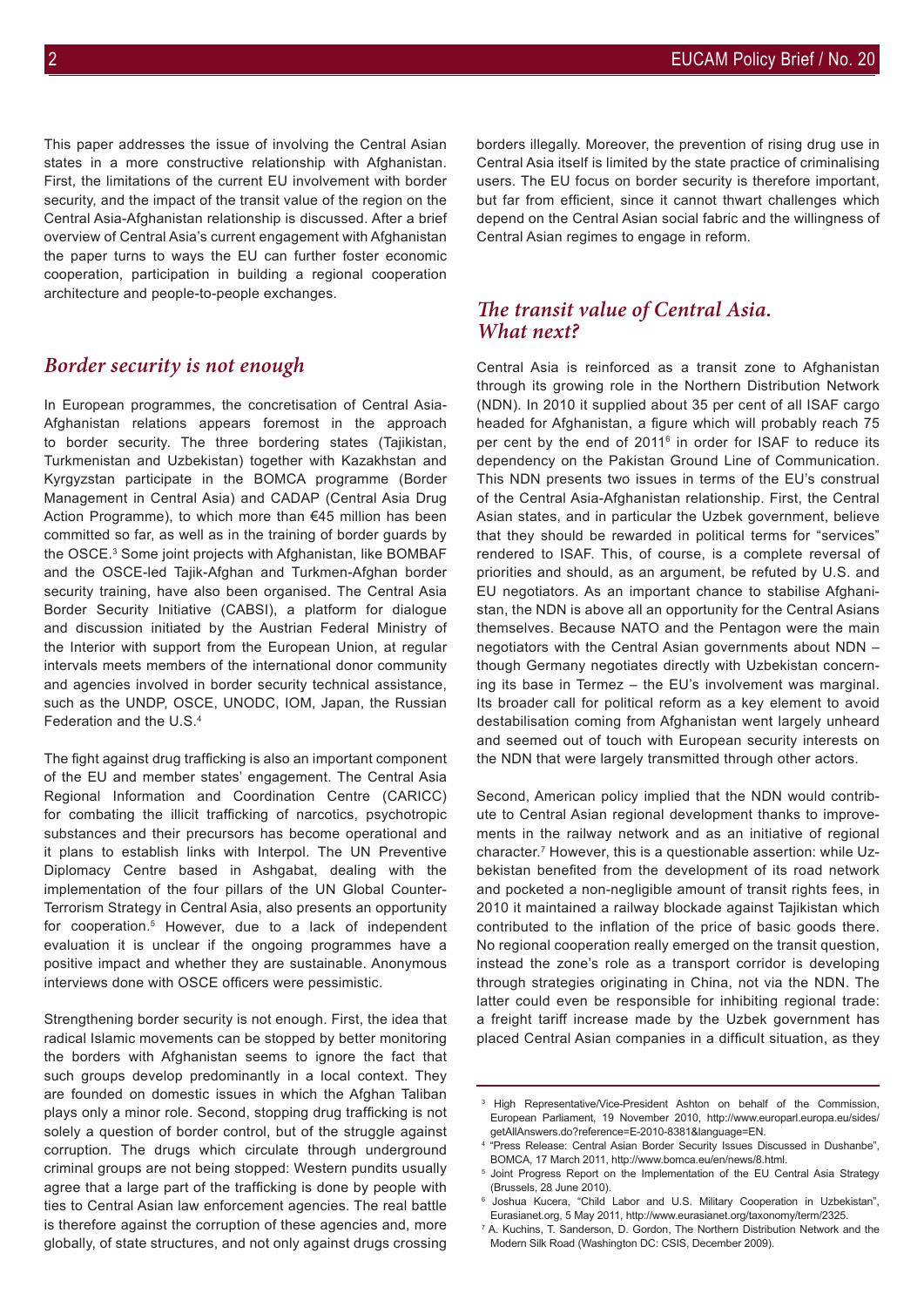are unable to pass on the price increase. What will the NDN's legacy be once ISAF has departed? Will the transit value of Central Asia only have served the international community in its action in Afghanistan or will it constitute a positive element in Central Asian economic development?

#### *Fostering Central Asian economic presence in Afghanistan*

The states of Central Asia are much more than transit sites, whether for non-lethal material bound for ISAF, or, in the opposite direction, for Afghan opium headed for Russia and Europe. The three border states of Tajikistan, Turkmenistan and Uzbekistan, as well as Kazakhstan, all play non-negligible roles in providing economic and reconstruction aid, in particular to the northern regions of Afghanistan. In the provinces of Herat, Badghis, Faryab, Jowzjan, Balkh, Kunduz and Badakhshan, Afghans live a life oriented towards their northern neighbours. The economic and political aid supplied to the Tajiks, Turkmens and Uzbeks of Afghanistan traditionally originated from the north although today international donors play the most substantial role in assistance in these provinces.

Turkmenistan is an important partner for the Afghan border regions, especially in the electricity sector. Ashgabat constructed power stations and electric lines in the Balkh region, and hopes to increase fivefold its export of electricity to Afghanistan thanks to the Asian Development Bank's (ADB) investment in two new electric lines.<sup>8</sup>

The Tajik authorities have created free economic zones along their border with Afghanistan, which enables border populations to set up small trade mechanisms to help lift them out of poverty. In 2008, a Power Purchase Agreement was signed between both states for the annual export of 300 megawatts of Tajik electricity, but at present exports are still very limited.<sup>9</sup> Feasibility studies for a new electricity line from the Sangtuda 1 and 2 power stations to Pul i-Khumri via Kunduz and Balgan are under way, financed by the ADB among others as part of the Central Asia-South Asia Regional Electricity Market (CASAREM) project.<sup>10</sup> However, the severe electricity crisis in Tajikistan hampers the prospect of exports. For the moment, the controversial Rogun hydroelectric project is blocked by Uzbek refusal and the absence of credible financing, whereas the Tajik government refuses to prioritise smaller scale power stations.

Uzbekistan is also active. It restored Soviet-era power supply to Afghanistan at the beginning of 2002. Since 2009, it has delivered as much as 150 megawatts to Kabul thanks to the construction of a line, with ADB funds, of more than 400 kilometres stretching from Hairaton to Pul i-Khumri and then to the Afghan capital. This figure should eventually increase to 300 megawatts. Upon the request of the Afghan government, Uzbekistan also constructed bridges between the cities of Mazar e-Sharif and Kabul. The Uzbek national railway company, Ozbekistan Temir Yollari, has won an ADB tender to build a new 75-kilometre long line between Hairaton and Mazar e-Sharif. The line is planned to be operational by the second half of 2011. Uzbekistan is also

supplying fuel, construction materials, metal-roll, fertilisers and wheat to Afghanistan.<sup>11</sup>

Kazakhstan, despite sharing no borders with Afghanistan, also presents itself as a substantial economic partner. It is the only Central Asian country which has an Assistance Programme for the Reconstruction of Afghanistan that includes projects related to water supply, infrastructure development, delivery of cement and construction commodities.12 In addition, Kazakhstan has positioned itself as a pivotal actor in Afghanistan's wheat market: 15 per cent of Afghan wheat and flour imports came from Kazakhstan in 2007 (20 per cent from Uzbekistan, 50 per cent from Pakistan).<sup>13</sup> Due to the poor Russian and Pakistani harvests, caused by forest fires and flooding, the Kazakh share in the market has grown: in 2010 Afghanistan's 700,000 ton wheat deficit was mostly met by Kazakhstan.<sup>14</sup>

How can the EU contribute to promoting these and other Central Asian efforts? Among many issues, three components seem central to success: electricity supplies (connected to water management), food security and small trade.

Central Asia's role in the supply of electricity to Afghanistan, vital for the latter, might contribute to developing water management/ energy cooperation in Central Asia. The need for collective water management cannot ignore Afghanistan, which shares with its neighbours the cross-border Amu Darya River, and whose increasing water needs will have an upstream impact. Water supply reforms and sanitation policy are strategic for the two regions. The inclusion of Afghanistan in the regional water dialogue and gradually also in cooperation structures would therefore be a logical step to take for the EU. On environmental matters – another focal sector for EU aid – both Central Asia and Afghanistan are regions where the negative impact of climate change is potentially catastrophic. The EU Water Initiative and the new EU-Central Asia Working Group on Environmental Governance and Climate Change should therefore incorporate Afghanistan, as the challenges to be met are largely similar.

Kazakhstan's growing role as a grain producing power, and its influence on the food security of its Kyrgyz, Tajik, Uzbek, Turkmen and Afghan neighbours might become a driver for broader discussions about food security. Such discussions will involve not only a reflection on the priority given to cotton, but

- 11 Shoislam Akmalov, "Uzbekistan's Role in Stability and Development", Policy Perspectives, vol. 6, no. 1, 2009, http://www.ips.org.pk/aboutips/1048.html.
- <sup>12</sup> "Commitment to Assist Afghanistan", Kazakhstan Embassy in the United States, http://www.kazakhembus.com/index.php?page=commitment-to-assist-afghanistan.
- <sup>13</sup> Regional Food Outlook, South Asia, Appendix 1: Afghanistan (Washington DC: The World Bank, 2010), p. 79, http://siteresources.worldbank.org/SOUTHASIAEXT/ Resources/223546-1269620455636/6907265-1287693474030/AFG\_Regional\_ Food\_Prices.pdf.
- 14 Food Security Outlook Update (March 2011), http://reliefweb.int/sites/reliefweb.int/ files/reliefweb\_pdf/node-396755.pdf.

<sup>&</sup>lt;sup>8</sup> "Turkmenistan and Afghanistan", Institute for the Study of War, http://www. understandingwar.org/themenode/turkmenistan-and-afghanistan.

<sup>9</sup> Import of Power from Uzbekistan, Tajikistan, and Turkmenistan, Afghanistan Infrastructure and Rehabilitation Programme, https://www.irp-af.com/?pname=ope n&id=291&type=html&c=5.

<sup>10 &</sup>quot;Afganistan pristupil k stroitel'stvu LEP dlia tranzita elektroenergii iz Tadzhikistan", TopTJ, 15 February 2010, http://www.toptj.com/ShowNews.aspx?news\_ id=ACEA11C0-34D1-4D4B-84ED-78DE9FD56819.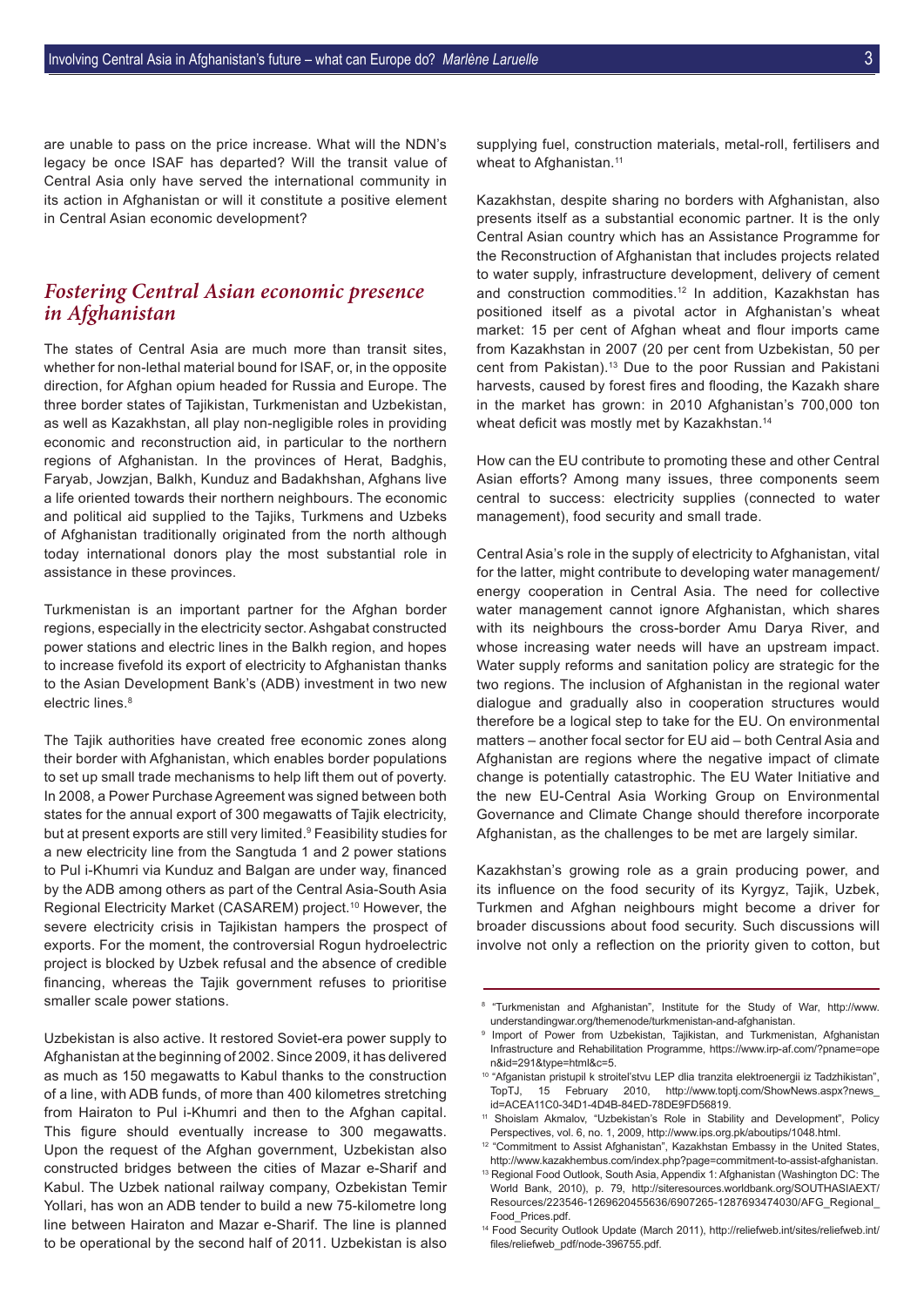also on land ownership reforms, the importance of small bank loans to farmers, logistical improvements (transport and food storage), and the development of local agribusiness to gain more independence from rising world prices. EU member states and national agencies for development have a lot of expertise to offer on these matters and some have developed programmes which could be extended by taking into account the regional character of these issues.

Finally, the small private sector may play an important role in restoring economic growth and offering employment both in Central Asia and Afghanistan. Mid-scale economic projects, such as providing support to cereal-export companies or construction material firms, could be promoted, for instance as part of the Central Asia Invest (CAI) programmes or the Small and Medium-sized Enterprises (SMEs). Of course the Central Asian legal context, in particular in Uzbekistan, is not favourable to SMEs, although this has improved in Kazakhstan. The EU also supports the Business Intermediary Organisations (BIOs) programmes, such as chambers of commerce, sector-specific trade, industrial and professional associations. On this issue, the Aga-Kahn Foundation has already played an important role in fostering Afghan and Tajik cross-border small businesses. The EU-OECD joint "Eurasia Competitiveness Programme – Central Asia Initiative" already includes all five Central Asian countries as well as Afghanistan and Mongolia.

# *Engaging Central Asia as part of a broader Regional Security Architecture*

Central Asia should also be incorporated in long-term approaches to Afghan regional security. In the years and decades to come, with the progressive withdrawal of ISAF forces, the regional character of the "Afghan question" will become more acute, to the detriment of its international character. The neighbouring regional players, which already have a key role in the Afghan domestic situation, will enjoy more and more autonomy and be in a position to exercise greater leverage over it. The Central Asian states will therefore become involved in the exercise of regional cooperation and competition between the main actors – Pakistan, India and Iran – and to a lesser extent Russia and China. As far as the United States and the EU are concerned, they will need to learn to delegate their responsibilities to some of their regional allies. Through the positioning of each country vis-à-vis Afghanistan a new regional order will be created. The EU has every interest both in assuring that the Central Asian states have a say in the future of Afghanistan, and that they both share a similar view on the desired outcome, i.e. a stable, unified and secular Afghanistan. The EU should, where possible, include Central Asia in mediation activities in Afghanistan.

Turkmenistan, which possesses a positive neutrality status, and which, in the 1990s, was the only country in the region to have relatively good relations with the Taliban, has recently proposed holding inter-Afghan peace talks in Ashgabat under the aegis of the United Nations. Given the weakness of Turkmen diplomacy and its isolationism, this proposition seems rather unrealistic, but it reveals a genuine interest in playing a positive role. The Tajiks have put forward proposals concerning the implementation of peace-building mechanisms at the regional level. Afghanistan has a lot to learn from Tajikistan's experience of ending its civil war of the 1990s, in particular the proposition that political negotiations between the authorities and the insurgency must be held at the local level, province by province, each time taking the local balance of power into account, prior to being discussed at the national level.<sup>15</sup> Lastly, Tashkent proposed to revive the idea of a regional mechanism to frame the negotiations between the Afghan parties, and maintained that the solution to Afghan problems can only be solved at a regional level.<sup>16</sup> But the proposal has not received great international attention: while the U.S. is not interested in creating a mechanism where Moscow, Beijing, and especially Tehran, would be able to discuss a solution to the Afghan crisis with Western powers.

It is partially up to the EU – whose logics of engagement in Afghanistan have always pertained more to reconstructing a country that had been at war than to the U.S.-style "war on terror" – to propose regional mechanisms in which Afghanistan's neighbours will have platforms for collective discussion. When choosing regional allies, the states of Central Asia ought to be increasingly included, even if their economic weight is limited, their regimes authoritarian, and despite the support they give to their co-ethnics. After all they are relatively free of any distinct political agenda for Afghanistan, which is not the case with Pakistan or Iran. Paying closer attention to the Central Asian viewpoint on peace-keeping mechanisms could also make good use of their knowledge on Afghanistan, and therefore strengthen European involvement.

## *People-to-people relations between Central Asia and Afghanistan*

Due to their Soviet legacy, the Central Asian states in terms of schooling and public health seem to the Afghans like developed countries. Decades of Soviet-Afghan proximity have also legitimated cultural exchanges. Turkmenistan, for instance, offers some financial and technical assistance to the Turkmen minorities in Afghanistan, in the form of medical expertise, as well as various state-funded scholarships. Although not a bordering state and despite not having any co-ethnics in Afghanistan, Kazakhstan is the state that has stepped up as a driver of this type of regional cooperation. During its presidency of the OSCE, Astana announced the implementation of a \$50 million programme to school 1,000 Afghan students between 2010 and 2014 in such specialties as healthcare, agriculture, police, border control, engineering, teaching and education. In this educational and medical domain, the states of Central Asia for once find themselves in the position of being donors and not recipients, and their strategies could be more directly supported

<sup>&</sup>lt;sup>15</sup> Interviews with Tajik experts on Afghanistan, Dushanbe, June 2010.

 $16$  Uzbekistan has referred to the 6+2 initiative – the six countries bordering Afghanistan plus Russia and the U.S. – which initiated negotiations between the Northern Alliance and the Taliban between 1999 and 2001. With the addition of NATO, the mechanism would become a 6+3.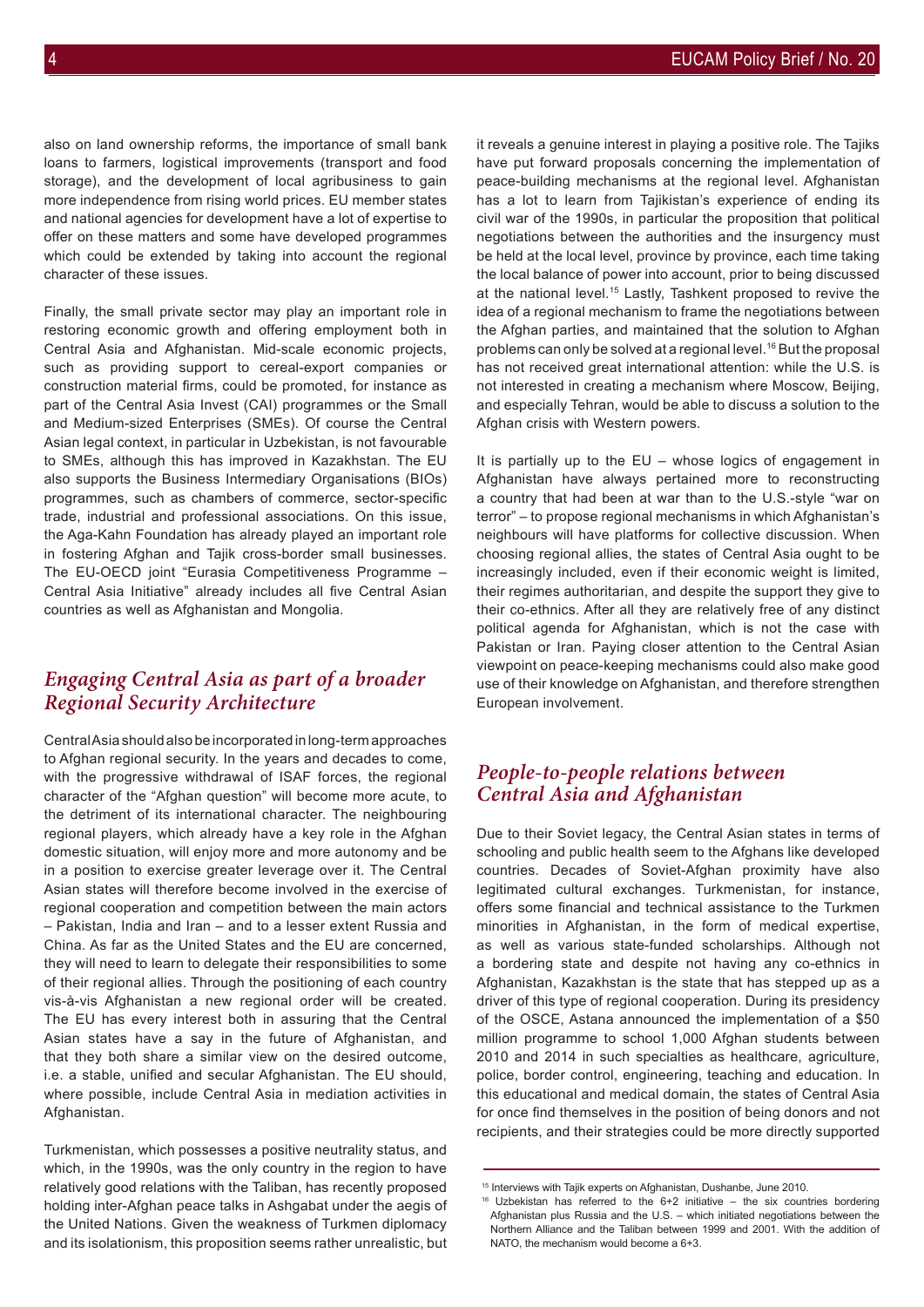by Europe. Even if small-scale, these initiatives show that there is room for manoeuvre on this issue.

Education, science and people-to-people activities, all key aspects of European programmes, offer a potentially large spectrum for cooperation between Central Asia and Afghanistan. Europe's visibility in terms of culture and education is particularly high in both regions. Afghan intellectual milieus have been largely educated in the Soviet mould and their mastery of Russian would facilitate their integration into European networks via Central Asia, or indeed via Russia. Developing the role of the Central Asian states in the training of some Afghan specialists, for instance in medicine or in some technical fields, would enhance the modest progress currently made in Central Asian higher education. Even if education and science in Central Asia have encountered huge difficulties since the collapse of the Soviet Union – foremost lacking resources and restrictive policies – they can still provide a positive framework for those Afghans who cannot afford to go to Europe or to India, another important partner for Afghanistan in terms of educational programmes. The region hosts a few international universities which could teach Afghan students financed through European programmes. Central Asia could also be encouraged to foster a better gender balance in Afghan higher education, as young Afghan women might be more likely to be granted permission by their families to leave for countries of Muslim tradition, deemed culturally closer to them than Europe. Though the authoritarian regimes of Central Asia are unable to serve as a political model for Afghanistan, the EU could promote exchanges in the domain of education, science and people-to-people relations.

#### *Conclusion*

At stake is the stability of Central Asia. The unfavourable geopolitical context could deal a fatal blow to the states that are most susceptible to the destabilising effects from Afghanistan, namely Tajikistan, Uzbekistan and Kyrgyzstan. However, the EU cannot limit its involvement in the Central Asia-Afghanistan relationship to border security and the transit issue. It needs to be more innovative by supporting already existing programmes and instruments involving energy supplies, food security, water management, small-scale investments, people-to-people exchanges, and participation in building a new framework for regional security of which Central Asian states should be an active part. The "Afghan question" must be a motivation for the EU to ask for more reforms in Central Asia. EU activities aimed at securing Central Asia from the possibility of further Afghan destabilisation should go hand in hand with a push for domestic change. There is little time remaining before 2014 for the EU to contribute both to shaping a political solution for Afghanistan, and to strengthening Central Asian societies.